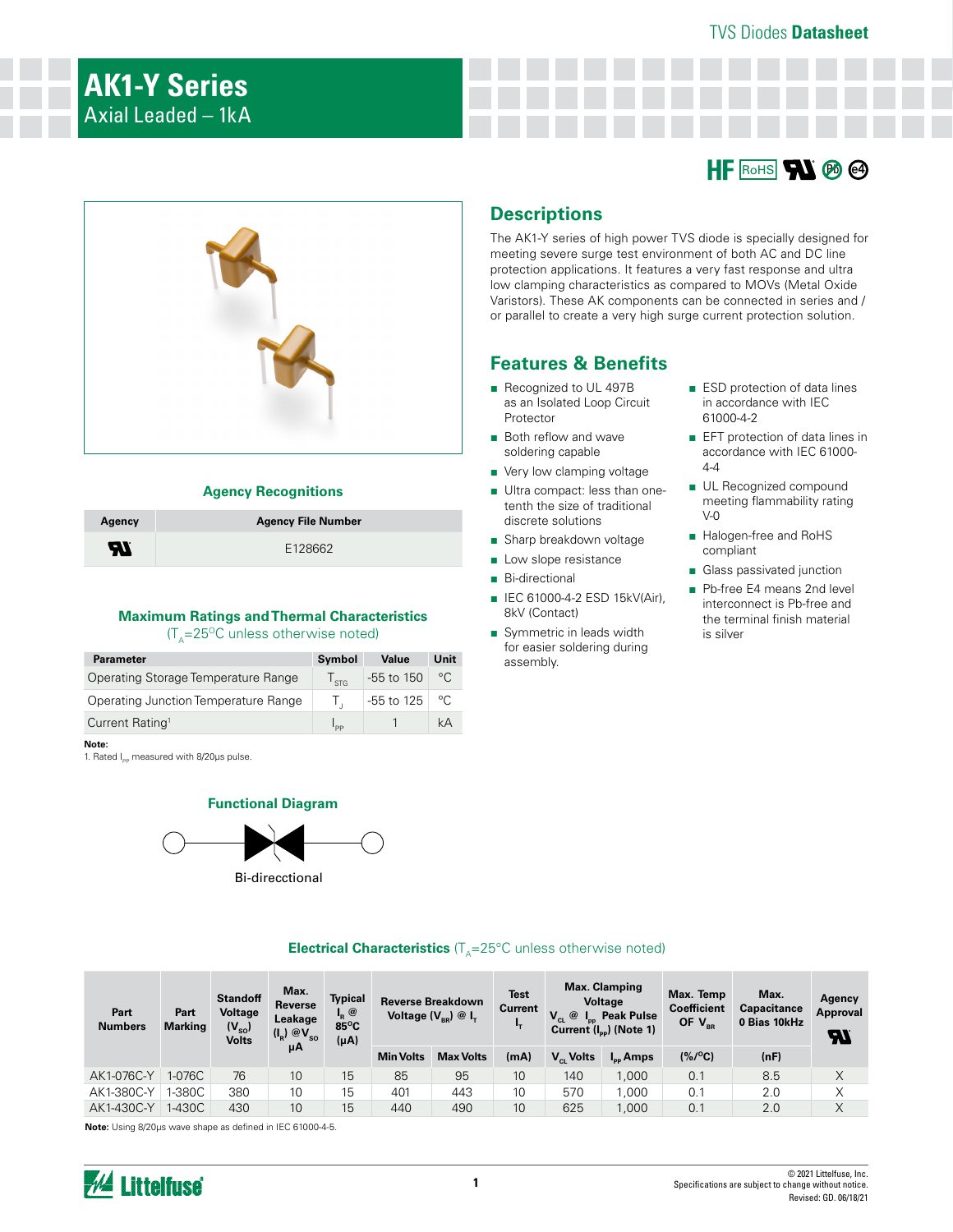# **Ratings and Characteristic Curves** (T<sub>A</sub>=25°C unless otherwise noted)



**Figure 3:** Typical VBR Vs Junction Temperature



**Figure 4:** Pulse Waveform

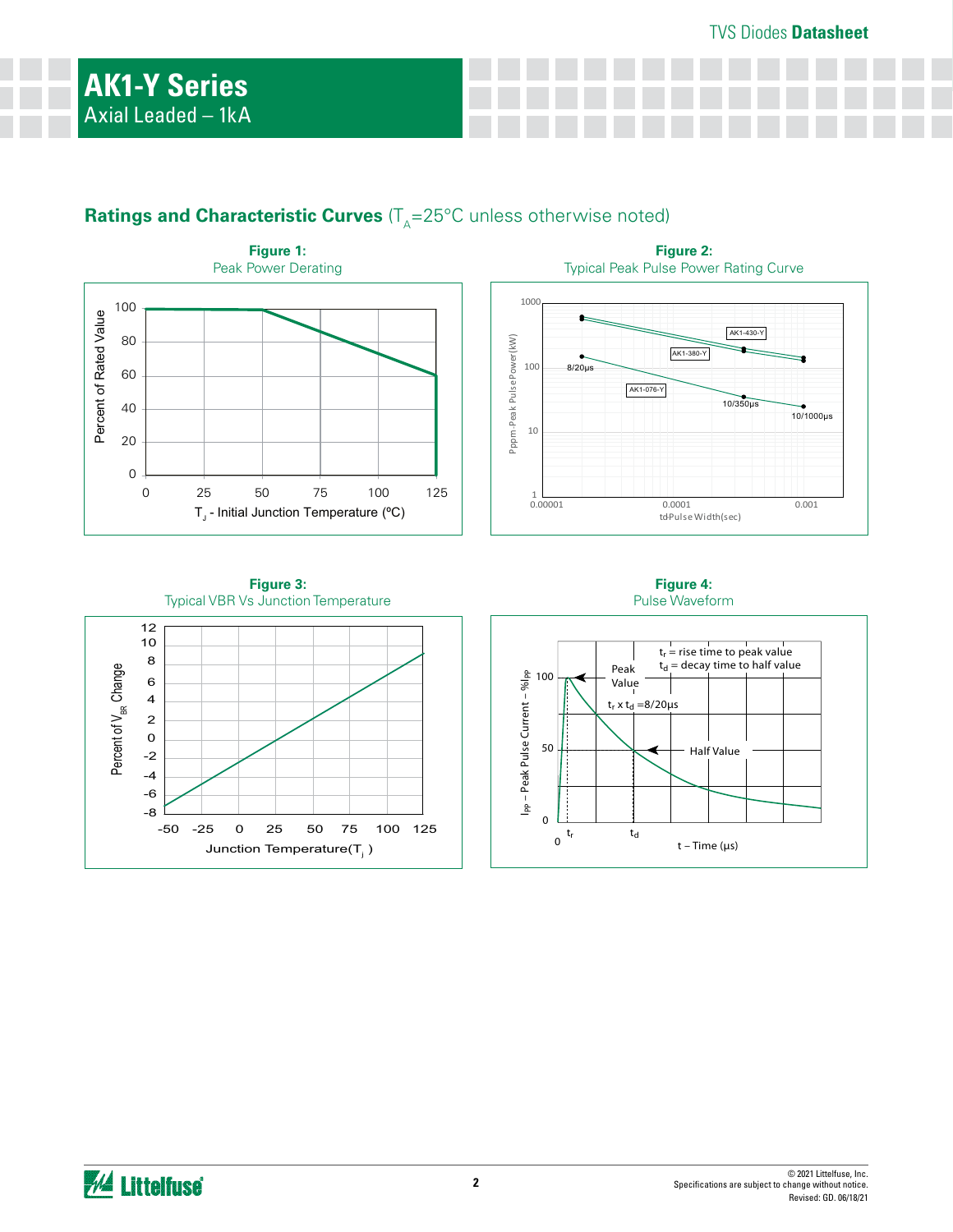## TVS Diodes **Datasheet**

## **Soldering Parameters**

| <b>Reflow Condition</b>                               |                                                       | Lead-free assembly |  |
|-------------------------------------------------------|-------------------------------------------------------|--------------------|--|
|                                                       | - Temperature Min $(T_{\text{s/min}})$                | $150^{\circ}$ C    |  |
| <b>Pre Heat</b>                                       | - Temperature Max $(T_{\text{sum}})$                  | $200^{\circ}$ C    |  |
|                                                       | - Time (min to max) $(tn)$                            | $60 - 120$ secs    |  |
| to peak                                               | Average ramp up rate (Liquidus Temp (T <sub>^</sub> ) | 3°C/second max     |  |
|                                                       | $T_{S(max)}$ to $T_A$ - Ramp-up Rate                  | 3°C/second max     |  |
| <b>Reflow</b>                                         | - Temperature (T.) (Liquidus)                         | $217^{\circ}$ C    |  |
|                                                       | -Time (min to max) $(ti)$                             | $60 - 150$ seconds |  |
| Peak Temperature (T <sub>n</sub> )                    |                                                       | $260+0/5$ °C       |  |
| Time within 5°C of actual peak Temperature<br>$(t_n)$ |                                                       | 30 seconds         |  |
| <b>Ramp-down Rate</b>                                 |                                                       | 6°C/second max     |  |
|                                                       | Time 25°C to peak Temperature (T <sub>a</sub> )       | 8 minutes Max.     |  |
| Do not exceed                                         |                                                       | $260^{\circ}$ C    |  |



# **Flow Soldering (Solder Dipping)**

| <b>Reflow Condition</b>            |                                           | Lead-free assembly |
|------------------------------------|-------------------------------------------|--------------------|
| <b>Pre Heat</b>                    | - Temperature Min $(T_{s(min)})$          | $140^{\circ}$ C    |
|                                    | - Temperature Max $(T_{\text{simax}})$    | $160^{\circ}$ C    |
|                                    | - Time to Pre-Heat Temp                   | $60 - 150$ secs    |
|                                    | Average ramp up rate to Pre-Heat Temp     | 5°C/second max     |
| Peak Temperature (T <sub>a</sub> ) |                                           | $260+0/5$ °C       |
|                                    | Average ramp up rate (pre-heat to $T_p$ ) | 5°C/second max     |
|                                    | Time within actual peak Temperature Max   | 6 seconds          |
| <b>Ramp-down Rate</b>              |                                           | 5°C/second max     |

### **Physical Specifications**

| Weight          | Contact manufacturer                                           |
|-----------------|----------------------------------------------------------------|
| Case            | UL Recognized compound meeting flammability<br>rating V-0      |
| <b>Terminal</b> | Silver plated leads, solderable per<br>MIL-STD-750 Method 2026 |